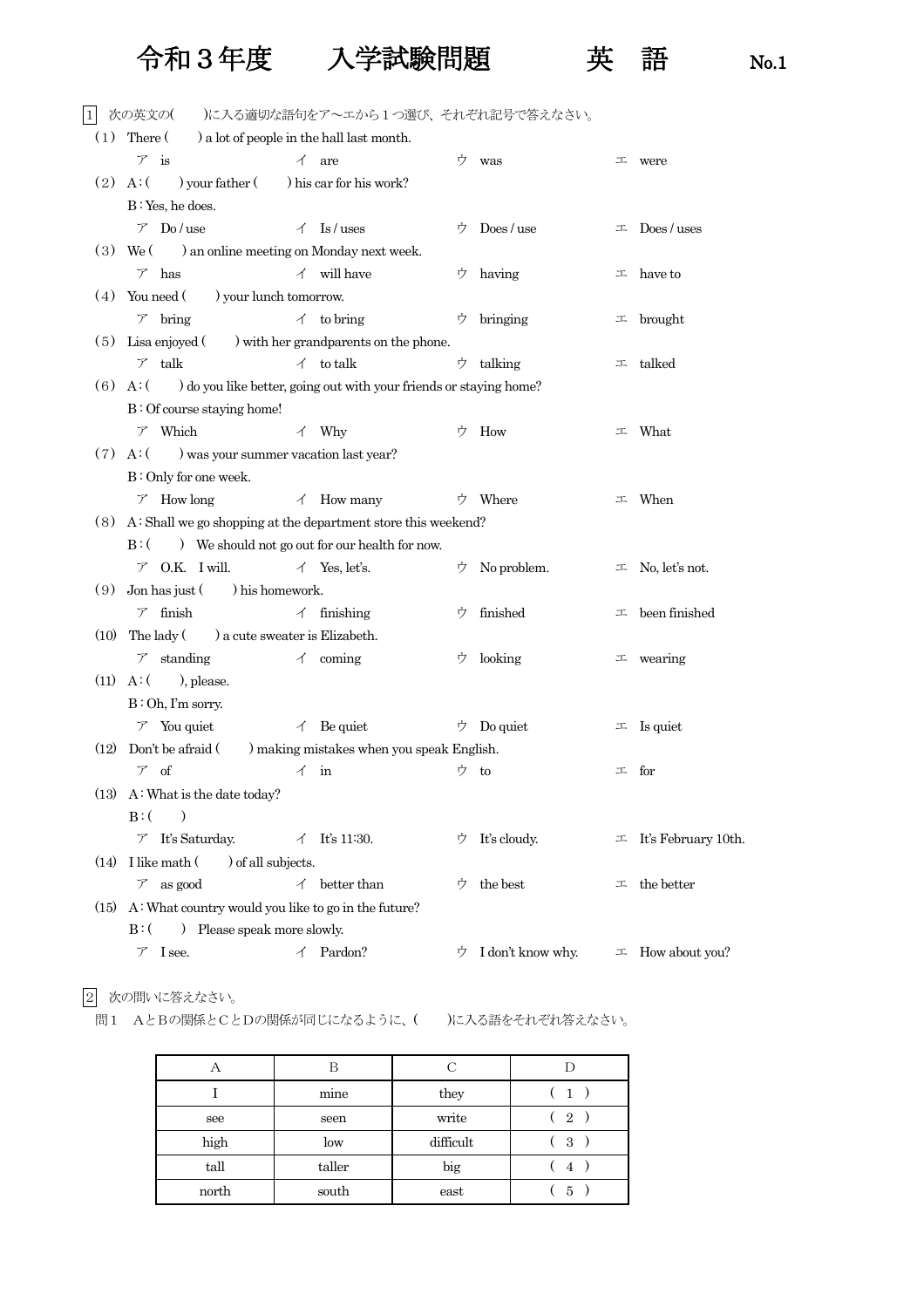問2 次のピクトグラムを説明している英文の()に、指定された頭文字から始まる英語を答えなさい。(解答は頭文字を含む) (1)  $(2)$   $(3)$   $(4)$   $(5)$ ₩ (1) The man is playing (b ). (2) The man is playing the  $(g \t)$ . (3) The man is seeing a (d). (4) The man is reading a  $(n)$ . (5) The man is taking a  $(b)$ . 3 次の対話文を読んで、後の問いに答えなさい。  $A: ( 1 )$ B: Excuse me, but I'm looking for a tie for my father.  $\mathbb{R}^2$  How do you like it? A: O.K. We have many ties here.  $(2)$ B: A blue one is best.  $\Box$  Do you have a darker one? A: How about this? This pattern is very popular now.  $\Box$   $\Box$  May I help you? B: Well, I think the pattern is good but it is too bright.  $(3)$   $\pi$  How much is it? A: I see. How about this? It looks very stylish with any clothes.  $(4)$   $\pi$  What color do you want? B : It's very nice. I especially like A pattern. My father likes animals very much. キ Of course. A : I'm sure that this tie is good for your father.  $B:$  Thank you. I'll take it.  $(5)$  A : It's 5,000 yen.  $B:$  O.K. Can I use | B ? A : ( 6 ) Please put it in this machine and enter your code number. Do you need C ? B : No, I have my own. Please put it in this.  $A: O.K.$  ( 7 ) B : Thank you very much. 問1 ( 1 ) ~ ( 7 )に入る応答として適切なものを右の選択肢から選び、それぞれ記号で答えなさい。 問2 空欄 | A |~ | C | に入る語をア~エから1つ選び、それぞれ記号で答えなさい。 A  $\mathcal{F}$  the rainbow  $\uparrow$  the dog  $\uparrow$  the dot  $\perp$  the animation B  $\bar{z}$  a mobile phone  $\bar{z}$  a wallet  $\bar{z}$  a watch  $\bar{z}$  a credit card C  $\Box$  T a plastic bag  $\Box$  A a plastic bottle  $\Box$  a pocket  $\Box$  a ribbon |4| あなたは友人に駅からA~Dまでの道順を説明しています。右の地図を見て、英文の( 1 )∼( 14 )に入る適切な語を下の語群から 選んで答えなさい。同じ語を2度以上使用してもかまいません。  $[AA]$  Turn  $(1)$  at the  $(2)$  corner. You'll see "A" on your  $(3)$ . j  $\mathbf C$ A 役所  $[\mathbf{B}\boldsymbol{\wedge}]$  Turn ( 4 ) at the ( 5 ) corner. You'll see "B" on your ( 6 ). It's ( 7 ) the City Library.  $[CA]$  Turn ( 8 ) at the ( 9 ) corner. Then you'll see "C" on your ( 10 ). 中央通り 别 図市 It's in  $(11)$  of the City Hall. 書店 館 〔Dへ〕Go ( 12 ) Chuo Street, and you'll see a bookstore.  $\mathbf D$  $\, {\bf B}$ Turn  $(13)$  there. "D" is on your  $(14)$ . 【 語群: first / second / left / right / front / back / beside / along 】 |5| 次の日本語に合うように、( )の中の語句を並べかえなさい。ただし、文頭に来る語も小文字で示してあります。 (1) 今日の午後、あなたは何をする予定ですか。 ( you / do / what / to / are / going ) this afternoon? (2) 郵便局への行き方を教えていただけませんか。 ( get to / tell / could / me / how to / you ) the post office? (3) 体調が良くなければ、学校へ来る必要はありません。

( don't / school / have / you / come to / to ) if you are in bad condition.

 $\rm No.2$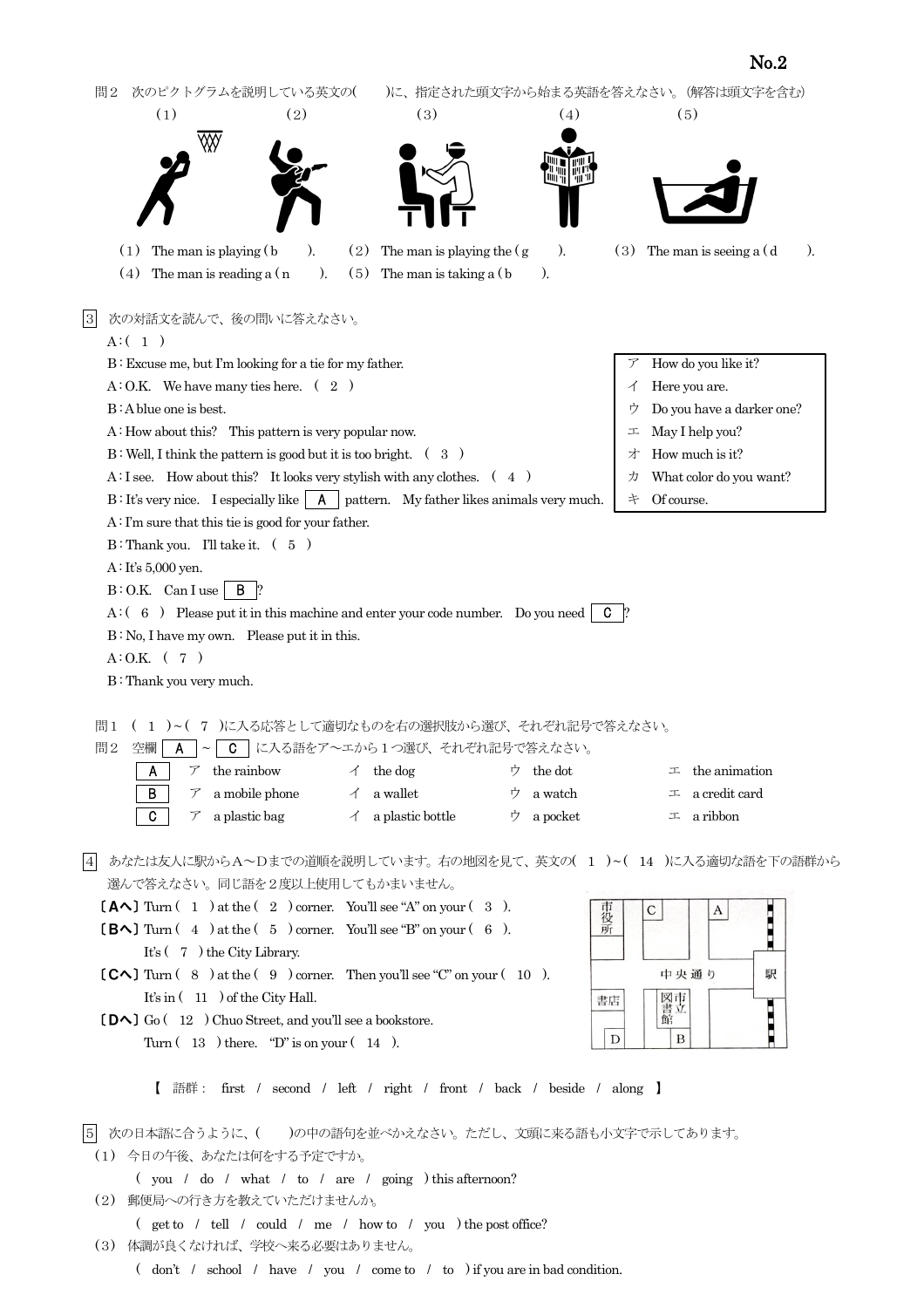6 次の英文は、高校生の結衣が帰国したALT のJessy に宛てた手紙文です。英文を読んで、後の問いに答えなさい。 Dear Jessy,

 How is your life in America? I hope it is all right. I am busy every day. I study hard, play badminton, and learn sign language on Sundays. You talked about sign language one day in class. Do you remember? At that time I was not interested  $|A|$  it, but now I am. I will tell you why.

Last month I went to Niigata City to see my friend by train. The train stopped at Niigata Station, and then an old woman got  $\boxed{B}$ before me. She was  $\mathbb{Q}(\text{walk})$  slowly and dropped something, but she didn't stop. So I picked it up. It was a ticket. I ran to her and said, "Excuse me, you dropped this." And I gave it to her. I thought she would say, "Thank you," <u>zbut she did not</u>. She just smiled. "Why…?" I thought.

Then she began to move her hands. "What is she doing? Is this sign language?" I thought.  $\frac{1}{\infty}$  for  $\ell$  see  $\ell$  the first time  $\ell$ me / it / to / was ) someone using sign language. I didn't understand it  $\boxed{C}$  all, but I knew she wanted  $\mathcal{A}$  (thank) me when I saw her eyes. So I was happy. When I began to walk away, she caught my hand. She took something from her bag, and gave it to me. It was a piece  $\boxed{D}$  candy. I was very glad and said, "Thank you." Then she caught my hand again and wrote something on my ※palm with her finger. I could read "A-ri-ga-to." ※I was moved so much that I could not say anything.

I cannot forget her smile, candy and finger. She tried to tell me her feelings by using <sub>©</sub>those things because I didn't understand sign language. Now I know how important it is and I am learning it. I would like to see her again and talk with each other in sign language. I think learning sign language is as important as learning English. If I can use them both, I will be able to understand more people and make more friends. If I can see you again, I would like to talk about the fun of learning English and sign language.

Best wishes, Yui

※ palm 手のひら I was moved 私は感動した

- 問1 空欄 A ~ D に入る語をア~エから選び、それぞれ記号で答えなさい。
	- ア off イ at ウ of エ in
- 問2 下線部①・④の( )の中の動詞をそれぞれ適切な形に直しなさい。ただし、2語になるものもあります。
- 問3 下線部②のnot の後に省略されている語を、本文中より1語で抜き出しなさい。
- 問4 下線部③の( )の中の語句を、意味が通じるように並べかえなさい。ただし、文頭に来る語も小文字で示してあります。
- 問5 下線部⑤とあるが、具体的に何を表しているか。本文中より3つ抜き出しなさい。
- 問6 本文のテーマであるsign language とは何か。漢字2字で答えなさい。
- 問7 本文の内容と一致するものには〇、一致しないものには×でそれぞれ答えなさい。
	- $\mathcal V$  When Yui dropped her ticket, an old woman picked it up and gave it to her.
	- イ An old woman gave Yui a letter saying "A-ri-ga-to."
	- $\dot{\triangledown}$  To learn not only English but also sign language is important for Yui.
- 7 次のイラストは新型コロナウイルス感染防止対策を表しています。その内容を説明している英文をア~コから選び、それぞれ記号で 答えなさい。



- 
- $\uparrow$  Wash your hands when you come home.  $\uparrow$  The partition keeps us safe.
- $\dot{\mathcal{P}}$  Keep distance from other people.  $\dot{\mathcal{P}}$  If you have a fever, stay home.
- 
- 
- $\mathcal{T}$  Don't go to crowded places.  $\qquad \qquad \mathcal{D}$  Don't talk close to other people.
	-
	-
- $\pm$  Don't go to closed spaces.  $\qquad \qquad \rightarrow$  Cover your mouth when you cough or sneeze.
- $\pm$  Wear a mask every day.  $\pm$  Open windows to let fresh air in.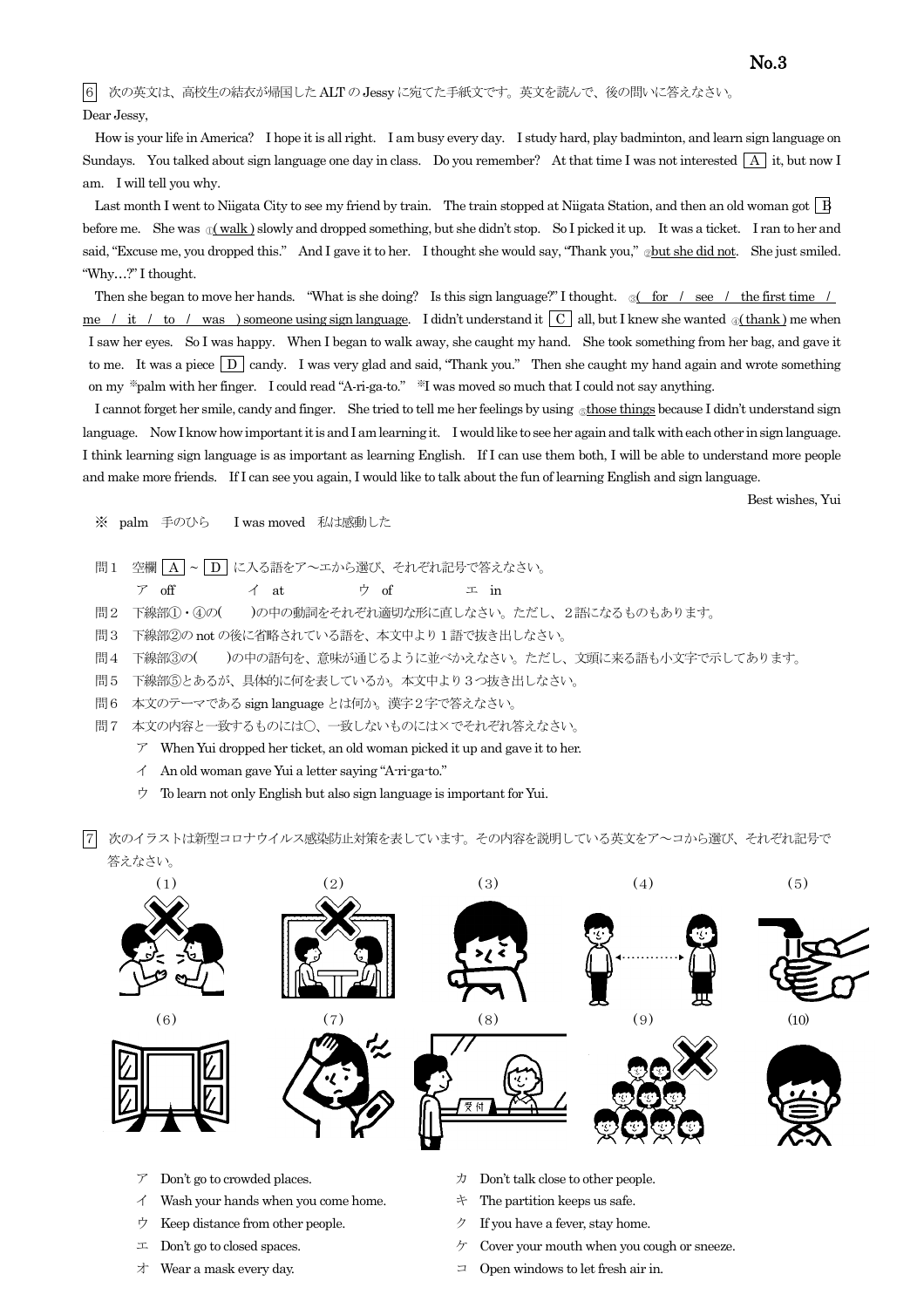令和3年度 入学試験 解答用紙 英 語

| 験<br>受 | 番 | 号 | 名 | 前 |
|--------|---|---|---|---|
|        |   |   |   |   |

|                  | (1)        |                              |     |  | (2)  |                            |     | (3)                        |      |                              |     |     | (4)  |      |             |     | (5)  |      |     |  |
|------------------|------------|------------------------------|-----|--|------|----------------------------|-----|----------------------------|------|------------------------------|-----|-----|------|------|-------------|-----|------|------|-----|--|
| $\mathbf{1}$     | (6)        |                              |     |  | (7)  |                            |     |                            | (8)  |                              |     |     | (9)  |      |             |     |      | (10) |     |  |
|                  | (11)       |                              |     |  | (12) |                            |     |                            | (13) |                              |     |     | (14) |      |             |     | (15) |      |     |  |
|                  |            | (1)                          |     |  |      |                            |     |                            |      |                              | (2) |     |      |      |             |     |      |      |     |  |
|                  | 問1         | (3)                          |     |  |      |                            |     |                            |      |                              |     | (4) |      |      |             |     |      |      |     |  |
| $\overline{2}$   |            | (5)                          |     |  |      |                            |     |                            |      |                              |     |     |      |      |             |     |      |      |     |  |
|                  |            | (1)                          |     |  |      |                            |     |                            |      |                              |     |     |      |      |             |     |      |      |     |  |
|                  | 間 $2$      | (3)                          |     |  |      |                            |     |                            |      |                              | (4) |     |      |      |             |     |      |      |     |  |
|                  |            | (5)                          |     |  |      |                            |     |                            |      |                              |     |     |      |      |             |     |      |      |     |  |
|                  | 問1         | (1)                          | (2) |  |      |                            | (3) |                            |      | (4)                          |     |     | (5)  |      |             | (6) |      |      | (7) |  |
| 3                | 問2         | $\mathbf A$                  |     |  |      |                            |     | $\, {\bf B}$               |      |                              |     |     |      |      | $\mathbf C$ |     |      |      |     |  |
|                  | (1)        | (2)                          |     |  |      |                            |     | (3)                        |      |                              |     |     | (4)  |      |             |     | (5)  |      |     |  |
| $\boldsymbol{4}$ | (6)        |                              |     |  | (7)  |                            |     | (8)                        |      |                              | (9) |     |      |      | (10)        |     |      |      |     |  |
|                  | (11)       |                              |     |  | (12) |                            |     | (13)                       |      |                              |     |     | (14) |      |             |     |      |      |     |  |
|                  | (1)        | this afternoon?              |     |  |      |                            |     |                            |      |                              |     |     |      |      |             |     |      |      |     |  |
| $\overline{5}$   | (2)        | the post office?             |     |  |      |                            |     |                            |      |                              |     |     |      |      |             |     |      |      |     |  |
|                  | (3)        | if you are in bad condition. |     |  |      |                            |     |                            |      |                              |     |     |      |      |             |     |      |      |     |  |
|                  | 問1         | (A)<br>(B)                   |     |  |      |                            |     | $\left( \mathrm{c}\right)$ |      |                              |     |     |      |      | (D)         |     |      |      |     |  |
|                  | 問2         | $\textcircled{1}$            |     |  |      |                            |     |                            |      | $\circledast$                |     |     |      |      |             |     |      |      |     |  |
|                  | 間3         |                              |     |  |      |                            |     |                            |      |                              |     |     |      |      |             |     |      |      |     |  |
| $6\phantom{1}6$  | 問4         |                              |     |  |      |                            |     |                            |      | someone using sign language. |     |     |      |      |             |     |      |      |     |  |
|                  | 問5         |                              |     |  |      |                            |     |                            |      |                              |     |     |      |      |             |     |      |      |     |  |
|                  | 間6         |                              |     |  | 間7   | $\boldsymbol{\mathcal{T}}$ |     |                            |      | $\boldsymbol{\lambda}$       |     |     |      | ゥ    |             |     |      |      |     |  |
|                  | (1)        |                              |     |  | (2)  |                            |     |                            | (3)  |                              | (4) |     |      | (5)  |             |     |      |      |     |  |
| $\overline{7}$   | (7)<br>(6) |                              |     |  |      | (8)                        |     |                            |      | (9)                          |     |     |      | (10) |             |     |      |      |     |  |